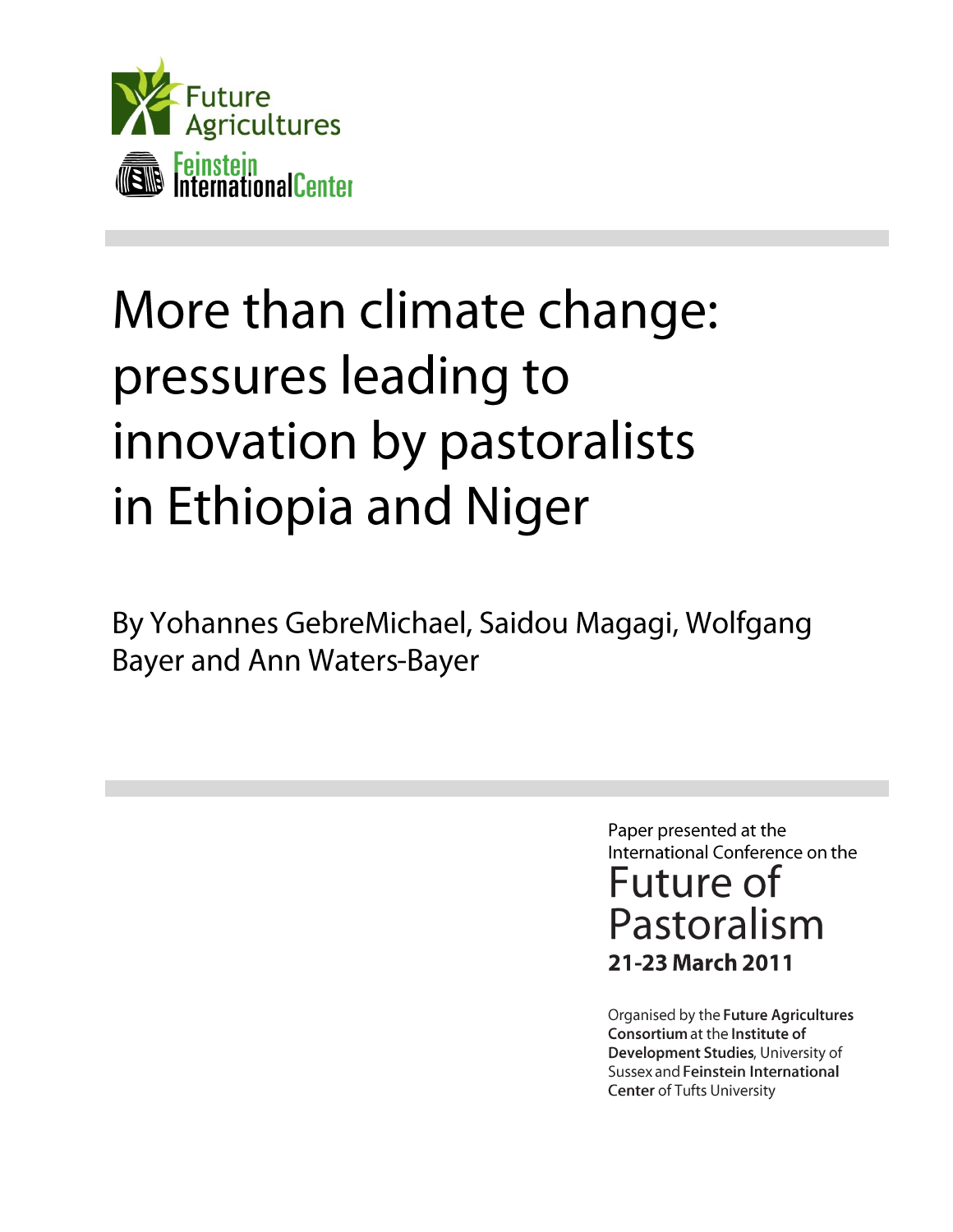# **More than climate change: pressures leading to innovation by pastoralists in Ethiopia and Niger**

*Yohannes GebreMichael, Addis Ababa University, Ethiopia (yohannesgmichael@gmail.com) Saidou Magagi, National Agricultural Research Institute, Niger (saidmague@yahoo.fr) Wolfgang Bayer, Agrecol, Germany (wb\_bayer@web.de) Ann Waters-Bayer, PROLINNOVA International Secretariat, ETC AgriCulture, Netherlands (ann.waters-bayer@etcnl.nl)*

# **Abstract**

An exploratory study was made in Ethiopia and Niger into pastoralists" responses to climate change. It identified a wide range of technical and institutional innovations that pastoralists developed to adapt to new conditions, while seeking food security, sustainable resource management and improved governance within their socio-political units. Many of these innovations are related to maintaining mobility, an important basis for pastoralist resilience. Some innovations are location-specific and cannot be scaled up easily to other areas. However, they offer starting points for joint action by pastoralists, researchers, development agents and government authorities to support pastoralists" efforts to deal with change.

The study revealed that pastoralists have considerable knowledge and experience in dealing with climatic variability, which can be expected to increase with climate change. However, various other factors, such as their marginalisation in decision-making about resource use, exert pressure on pastoralists and increase their vulnerability to climate change, as these pressures restrict their room to adapt. Local innovation in adaptation to climate change needs to be assessed also in the light of these other economic and socio-political pressures.

The focus in pastoralist development should be not so much on specific innovations, but rather on recognising local innovation as a process and stimulating its continuation, in interaction with other stakeholders. Local adaptive capacities can be reinforced through joint experimentation, investigation and action led by the pastoralists themselves, including action to address the pressures coming before climate change.

# **1. Facing climate change**

Today, climate change and its consequences receive much attention in the public debate. It is thought that weather extremes (drought, floods, storms) will occur more frequently in the future. Rising temperatures will favour agents of tropical diseases, or will speed up their development, and probably also contribute to their spread into new areas (Henson 2006). Countries in the tropics that depend primarily on rainfed farming and/or on pastoralism are thought to be particularly vulnerable to the effects of climate change. For example, the Intergovernmental Panel on Climate Change (IPCC 2007) predicted that, in some of these countries, agricultural production could decline by as much as 50% by 2020. Similarly, UNEP (2006) has estimated that, by 2025, about 480 million people in Africa could be living in water-stressed areas. However, in a variable environment such as in the pastoral areas of Africa, trends of climate change are hard to detect. In this conference, rainfall data from Somali Region, measured at numerous stations, show a great variability but no upward or downward trend (Catley *et al* 2011).

# **2. Living with climatic variability**

Pastoral areas in Africa are situated primarily in low-rainfall areas and, as a rule of thumb, the lower the average annual rainfall, the higher the variability of rainfall and forage availability (see Nicholson 1981 for data from West Africa). Pastoralists in semi-arid areas therefore cannot plan with a fixed stocking rate and a long-term grazing plan. They have to adapt to the highly variable climatic and forage conditions.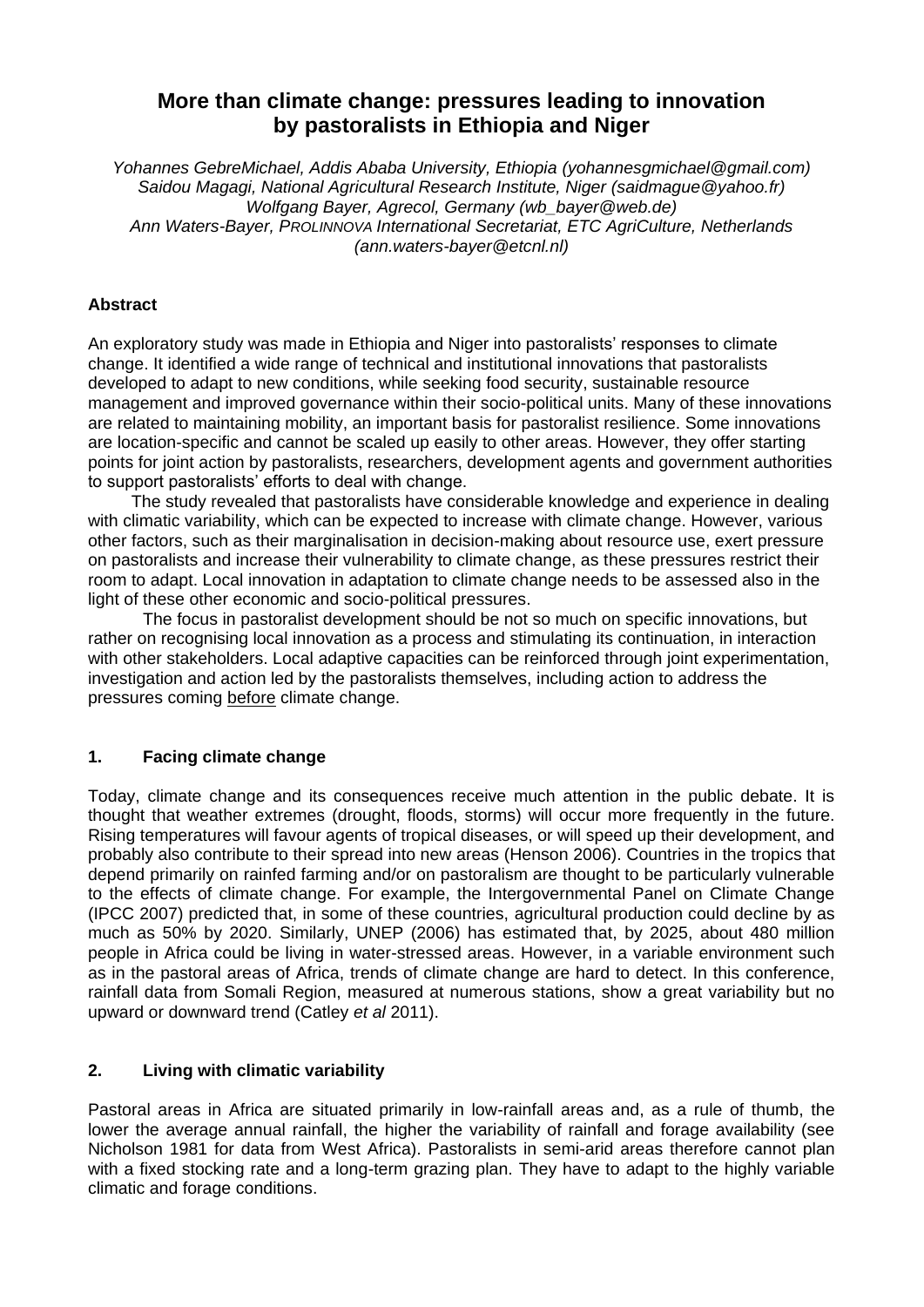Adaptation strategies include:

- Keeping animals that can endure seasonal feed shortage and long intervals between drinking;
- Keeping large herds in the hope that some animals with survive a period of feed shortage;
- "Following the rains" within the semi-arid areas; this includes reciprocal arrangements with other pastoral groups (i.e. one group in need can use areas and water that are customarily used by another group, and if the other group is in need, they may be granted access to resources of the first group):
- Seasonal movements between the dry areas that cannot be cropped and better-endowed areas that may offer more forage, e.g. in the form of crop residues;
- Acquisition of land in better-endowed areas that can be used for cropping; in the past, this was done by dominating other groups (e.g. the Fulani in West Africa) or – also practised by the Fulani as well as many other pastoral groups – by making arrangements with farmers (e.g. exchanging manure for crop residues or milk for cropping rights on the farmers' land);
- Diversification into cropping, trade etc.

These strategies have been used for centuries and have been discussed in detail in the literature since at least decades (e.g. Monod 1975, Galaty *et al* 1981, Sandford 1983, von Kaufmann *et al* 1986, Galaty & Johnson 1990, Scoones 1995, Niamir-Fuller 1999).

The above-mentioned strategies are designed to handle climatic variability, but  $-$  at times of extreme drought (over several years) – they sometimes do not work and high livestock mortality and famine among pastoralists occur. Serious droughts having been experienced in the African drylands long before climate change was an issue in public debate. For example, from 1540 to 1800 AD, 26 major droughts and famines were recorded. The "great Ethiopian famine" happened in the period 1889–92 (McKee 2008, Pankhurst 1985). In West Africa, droughts were reported since the Middle Ages and, before the much-publicised Sahelian drought in the late 1960s and early 70s, at least two major droughts occurred in the Sahel in the first half of the  $20<sup>th</sup>$  century (Kotschi 1986).

However, recurrent droughts are not the only pressures on pastoral systems. Excessive rainfall can cause flooding, leading to crop failure and livestock mortality. Epidemics, such as rinderpest in the late 19<sup>th</sup> and early 20<sup>th</sup> century caused widespread livestock (and wildlife) mortality and human suffering. In many countries, expansion of cropping into pastoral areas is "eating up" the best dryseason pastures. Also invasive plants, such as *Prosopis* species, are reducing grass growth and forage availability. Conflicts often prevent access to pastures. Disease outbreaks and related trade bans can reduce income and viability of pastoral production, as can population growth and an associated decline in size of the average herd, i.e. in the ratio of number of animals per person, to a level below subsistence.

#### **3. Innovation by pastoralists in adaptation to climate change**

Within the framework of the multistakeholder network for research and developed called PROLINNOVA (**PRO**moting **L**ocal **INNOVA**tion in ecologically oriented agriculture and natural resource management), two studies were carried out in Ethiopia and Niger to identify innovations by pastoralists in the face of climate change.

The term "innovation" broadly refers to discovering new and better ways of doing things or modifying an existing way of doing things. It encompasses both radical and incremental changes in thinking, products, processes and/or organisation (Scoones & Adwera 2009). PROLINNOVA (2009) makes the following distinction:

- **Local innovation** = process of developing new and better ways of doing things;
- **Local innovations** = the new ways of doing things (in terms of technology or socio-economic organisation or institutional configuration) that result from the innovation process.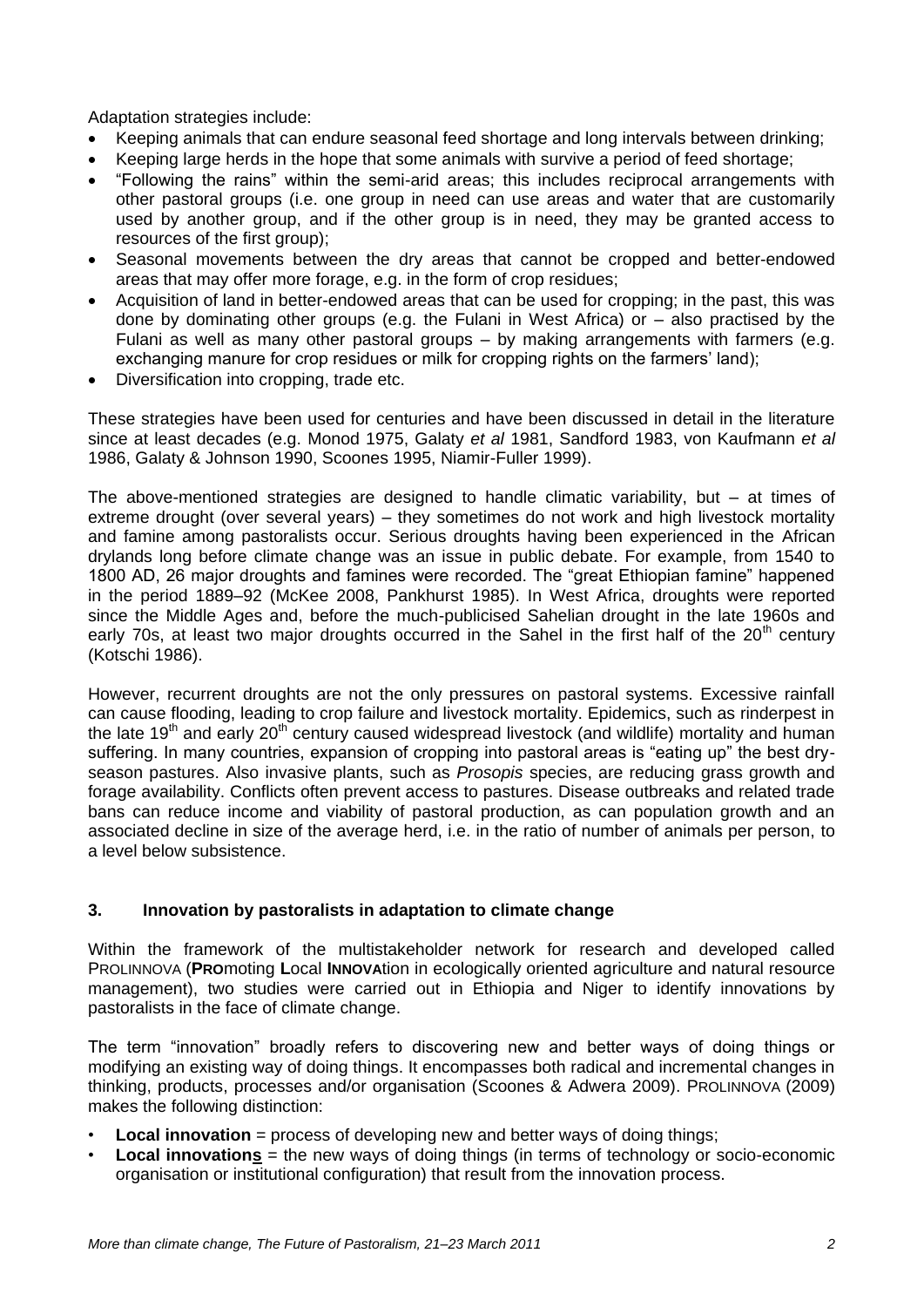In Ethiopia, the study was coordinated by the Pastoralist Forum Ethiopia (PFE), a local umbrella organisation that brings together local and international non-governmental organisations (NGOs) dealing with pastoral development in the country, in close collaboration with the Geography Department of Addis Ababa University. The study was carried out in Gashamo District in Somali Region, Awash Fentale District in Afar Region and Dasanach District in South Omo Zone in the Southern Region of Ethiopia. It focused specifically on innovation by pastoralists in the face of climate change. In Niger, the study was coordinated by the Regional Centre for Agricultural Education (CRESA), a body of the Faculty of Agronomy of the University of Niamey, and was implemented jointly with the National Agricultural Research Institute (INRAN), two NGOs and the Directorate of Agricultural Development in Maradi Region. The study was carried out in Tahoua and Maradi Regions and looked at local innovation in both mixed (crop-livestock) farming and agropastoralism. The results of the initial study in Ethiopia were published in Yohannes and Mebratu (2009) and those of the initial study in Niger in Magagi *et al* (2010).

#### **3.1 Pastoralists' innovation in response to changing conditions**

In Ethiopia and Niger, the study teams explored pastoralists' perceptions of climate change and their responses to what they perceived as climate change. The pastoralists gave numerous examples; only a few are mentioned here:

- **Developing their own cut-and-carry feeding system:** Several decades ago, the Awash National Park in Afar Region of Ethiopia took over large areas of prime grazing land and water points formerly used by Afar pastoralists. These people gained no benefit from the income from tourism, and their herds have no official access to the park during dry seasons and droughts. Therefore, frequent violent conflicts between Afar pastoralists and park (State) authorities have taken place. Recently, however, some Afar pastoralists have developed their own cut-andcarry system of collecting forage from the park and transporting the forage on the head or in carts drawn by horses or donkeys. This innovation includes collective action by community groups that rent carts jointly, using money contributed by group members, and then distribute the forage within the community. This innovative way of managing forage resources has several benefits: 1) it reduces conflict between the pastoralist community and the State; 2) the cut-and-carry system reduces the risk of disease transmission between livestock and wildlife; 3) the pastoralist community has come to regard the park as a reserve pasture area; and 4) the community has developed a collective financial management mechanism that could serve as a basis also for other economic activities.
- **Settlement around waterpoints:** In some parts of Somali Region of Ethiopia, man-made water sources in the form of below-ground cisterns (*"birkas*") are increasing in number and are often privately owned. Many pastoralists have to sell some of their animals to be able to pay for water, which becomes very expensive during drought. However – sometimes with the help of NGOs and government agencies and sometimes on their own initiative – some pastoralist communities have developed communal sources of water (by harvesting run-off water, digging deep wells or establishing community *birkas*). This has encouraged some pastoralists to settle at least part of their family – often the women and children – close to the water sources, to have free access to water and short travelling distances for the animals kept near the home, while other segments of the herd are still moved temporarily to more distant grazing areas. It remains to be seen whether settlement around waterpoints is an innovation in the sense of a better way of doing things, as problems with water pollution and degradation of land around the waterpoints may arise over time.
- **Changing herd composition:** Because of problems with water, bush encroachment into pastures and recurrent drought, pastoralists in both Niger and Ethiopia are increasingly replacing cattle with sheep, goats and camels. In West Africa, high prices for small ruminants – especially sheep – also encourage a change in species composition of the herds. There is also an increase in the number of donkeys kept by agro-pastoralists. This is because of the multiple functions of donkeys for drawing water from deep wells, transporting water and transporting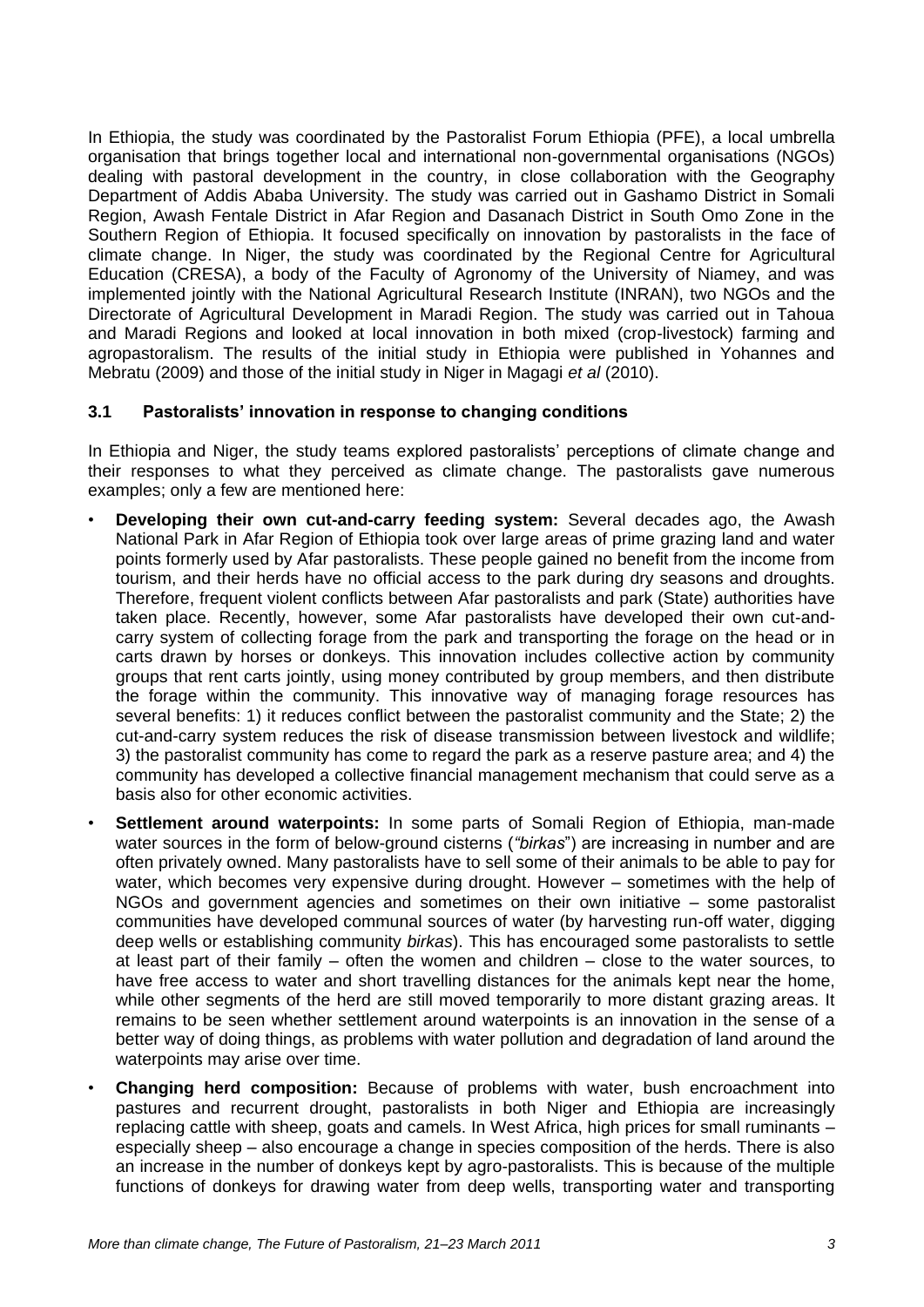goods to and from markets. Older women in Niger have started to give donkeys as marriage gifts to encourage young women to marry pastoralists living in areas far from waterpoints (see Box 1). Another advantage is that donkeys are less demanding in their feeding than are other livestock.

#### *Box 1: Donkey as marriage gift: an innovation by pastoralist women in Niger*

The drying up of water sources and the lowering of the water table has made it more difficult for women to fetch water. Women travel by donkey or on foot for several kilometres to fetch water for the household. Because of the work involved, young women had started to refuse to marry young men in villages that frequently experience water shortages. Older women in one such village therefore introduced an innovation into the marriage ceremony. They started to buy donkeys for their daughters to facilitate the work of drawing water from the wells (donkeys are used for this task) and carrying the water to the family home. The donkeys are given to the young women on the basis of village generosity. In some cases, the husband uses the wife"s donkey for transport merchandise to the markets. The donkey thus plays a social role in securing water availability and consolidating marriage ties within the rural communities.

- **Settlement on islands in dryland lakes:** In Southern Ethiopia close to the border to Kenya, it was found that, because the local people are experiencing longer dry seasons, some Dasanach agropastoralists now prefer to stay on islands in Lake Turkana. This gives them easy access to water, pasture and fish, and they face less risk of livestock raiding by other ethnic groups.
- **Diversification of livelihood sources:** Also in Southern Ethiopia, some ethnic minorities, often called hunter-gatherers, who used to depend almost solely on fishing for their own consumption, have started marketing fish, using modern fish traps they have brought in from the Turkana area in Kenya. They have also begun to rear small ruminants. This is a case of people who were originally non-pastoralists gradually tending towards more pastoralist-like activities.
- **Fodder conservation:** As a complement to grazing of natural pasture, many pastoralists in Niger have started to make hay and to purchase crop residues from farmers and agropastoralists. Some of the hay is also sold to animal keepers in towns. Depending on how this activity is governed by the community, making hay from communal pasture can be a form of privatisation of previously common goods; this could lead to greater disparities between richer and poorer pastoralists.
- **Use of motor vehicles:** In many parts of Ethiopia, some richer pastoralists have sold some of their livestock in order to purchase trucks, which they use in a flexible way to transport livestock for grazing or marketing and to transport marketable commodities for buying and selling. Trucks are also being used even to transport camels from Moyale, a large market on the border to Kenya. The trucks are also used to load water tanks when the truck owners need water for their own families and herds. They also generate income by transporting water to *birka* owners. As a result on these activities, the rich pastoralists are becoming even richer.
- **Empowerment of traditional institutions:** In Afar Region, the community underlined that the root cause of their vulnerability is closely linked to the lack of good governance in their local sociopolitical institutions. Their perception was that the traditional pastoral leaders have – with the attractions of modern and individualistic lifestyles – become corrupt and are no longer accountable to their communities. Accordingly, some pastoralists "elders" (a term that refers to married men both young and old) have taken their own initiative to build up pressure within the communities to penalise and/or overthrow corrupt leaders. They also work intensively on conflict resolution and have sometimes become successful in negotiating with other ethnic or clan groups to use resources in different geographic locations, at least temporarily during drought and on a reciprocal basis. Generally, these efforts have contributed to improving governance at the grassroots level. This reduces vulnerability of the communities to external threats, including climate-related ones.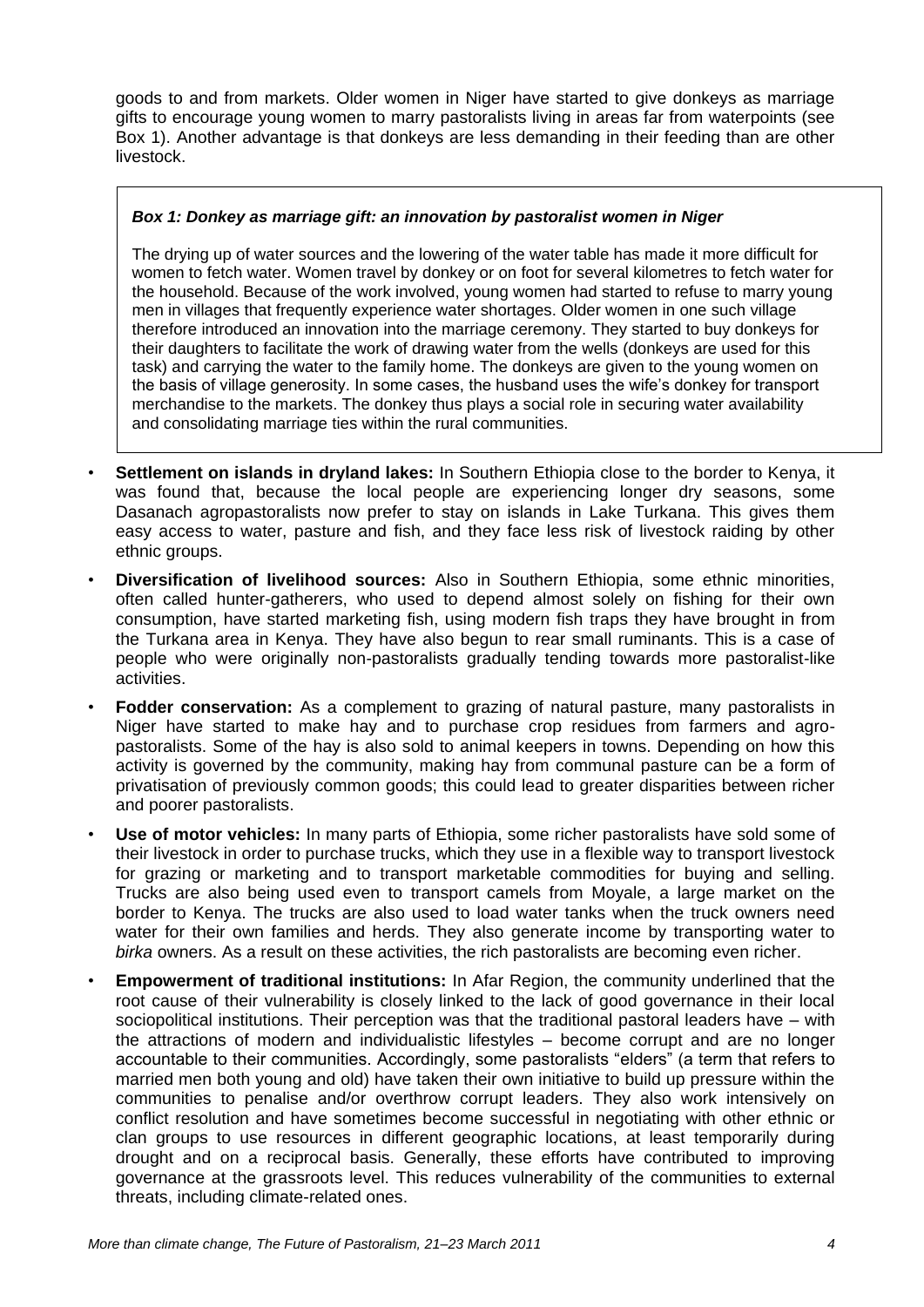#### **3.2 Some features of local innovation by pastoralists**

In general across both Ethiopia and Niger, it was found during the PROLINNOVA partners" studies that innovation by pastoralists has the following features:

- **Wide range of different types of innovation:** A wide range of different types of innovation was found among the different types of groups depending partly or wholly on pastoralism for a living: by pastoralists and agro-pastoralists that were – depending on context – either minority or majority ethnic groups; this status of relative dominance and power in their home areas affected their freedom to innovate.
- **Several group innovations:** Many of the innovations, e.g. the cut-and-carry feeding systems in Ethiopia, the efforts to improve access to water sources and the efforts to reinforce traditional institutions, have been developed by groups, not by individuals. This might be attributable to the strong tradition of collective action in pastoralist communities.
- **Trend toward privatisation of common property resources:** On the other hand, a potentially negative feature of some innovations by individuals, such as collecting water in private-owned *birkas* and selling hay from communal pasture, is that common-property resources are being privatised. This could lead to increased socio-economic differentiation among pastoralists. Here, the pastoralist communities and supporting organisations will need to reflect on these changes, consider whether they indeed represent improvements for the majority of the pastoralists and, if not, develop mechanisms to prevent further impoverishment of the already disadvantaged.
- **Multi-functionality of innovations:** Some of the innovations (e.g. using donkeys, using trucks, empowering traditional institutions) have multiple functions that encompass ecological, economic and social parameters.
- **Diversification of livelihoods:** Many of the pastoralists" innovations are geared to diversifying sources of livelihood and spreading risk.

What was striking – and is possibly due to the fact that all of the researchers involved in the actual fieldwork were men – is that relatively few cases of innovation by women pastoralists were recorded. There is obviously a need for deeper-going investigation in order to recognise this important aspect of pastoralist adaptation and innovation. In other pastoralist areas, programmes such as PARIMA (Pastoral Risk Management) have recorded inspiring examples of how women pastoralists, when faced with climate change and other pressures that threaten the lives of their families, have taken the initiative to form mutual-help groups and to diversify into petty trading, small-ruminant marketing and other forms of income generation (Coppock *et al* 2009).

#### **3.3 Challenges in understanding local innovation**

During the process of trying to recognise and understand pastoralist innovation in adaptation to climate change, the following challenges were encountered:

- **Difficulties in separating climate-change impacts from other pressures on pastoral**  systems: The root causes of pastoralists' vulnerability to climate change lie in their marginalisation in decision-making and in the unfavourable government policies. In attempts to address adaptation to climate change, primary attention should be given to these root causes of vulnerability. Focusing only on technical adaptation to climate change would be blind to the still greater and more immediate challenges to the livelihoods of pastoralist communities and could exacerbate the vicious cycle of impoverishment, completing undermining their capacity to survive, let alone adapt.
- **Distinguishing between indigenous practices and local innovation:** Pastoralists have generations of collective knowledge and experience in adapting to ecological and socioeconomic changes and have developed an immense wealth of indigenous knowledge and practices to deal with these changes. Their indigenous knowledge system is dynamic. It is characterised by flexibility and adaptability and is strongly integrated into their socio-cultural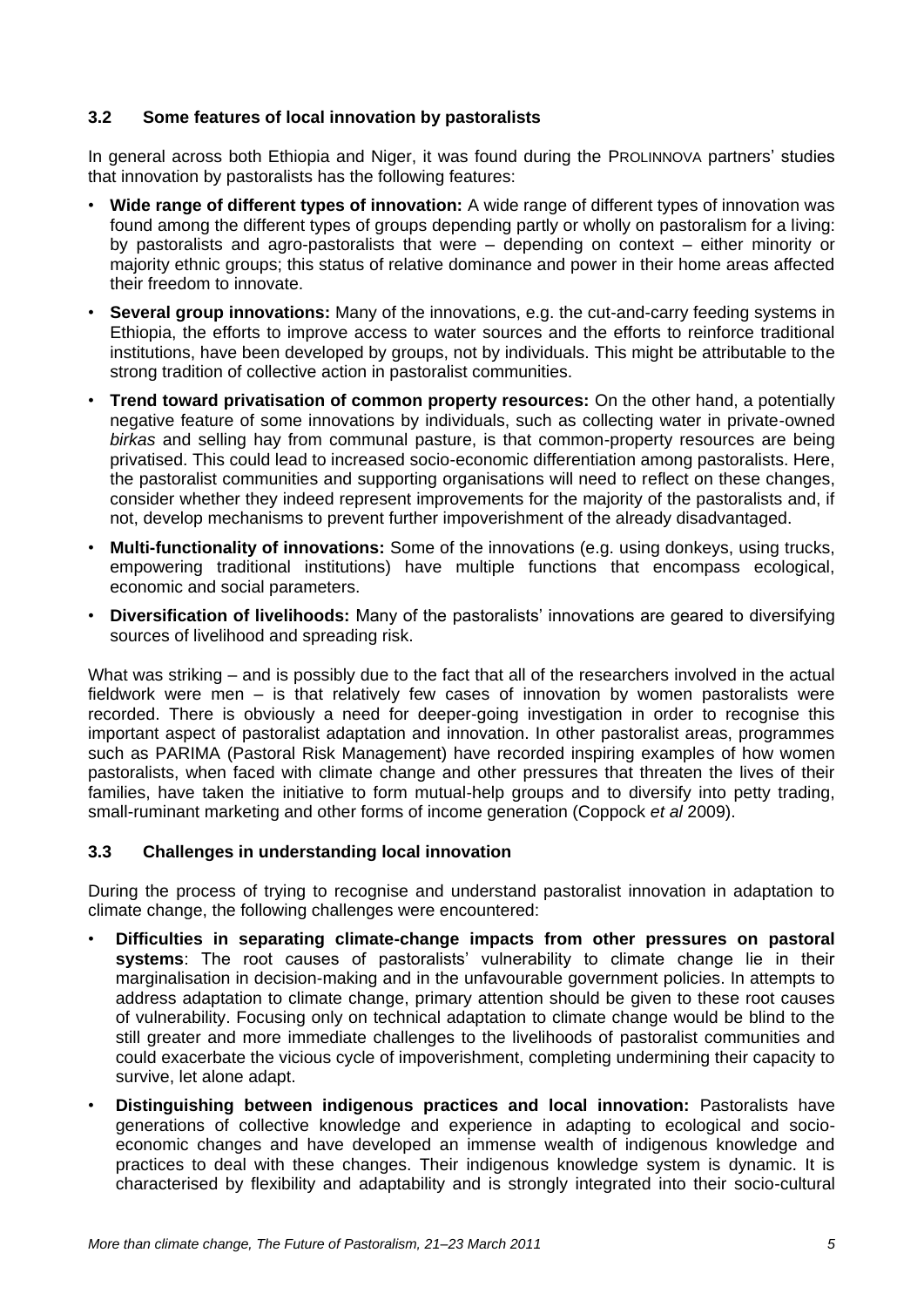system. It is not easy to distinguish these practices from more recent processes of local innovation, which is equally a reflection of flexibility and adaptability.

- **Recognising small but possibly important changes:** Because of the heterogeneity of the communities and ecologies in the pastoral areas, it is extremely difficult for outsiders to recognise local adaptation, as these may be only small incremental changes in what appear to be "traditional" practices. Moreover, some innovations may have been developed by only a few individuals or small groups and may therefore remain unrecognised, even though they could be potentially important for a larger number of pastoralists. On the whole, however, it is not important to differentiate between local innovations *per se* and the application of traditional practices. One advantage of the "climate-change alarm" is that external actors (scientists, extension workers, academics etc) are now starting to accord more value to some longstanding local practices that are, under uncertain climatic conditions, more suitable than many introduced technologies. Some are trying to gain a better understanding of the current efforts of local communities to cope with and adapt to climate change or climatic variability and are trying to build on these practices. This is a step forward toward more partnership in research and development.
- **Keeping a longer-term perspective:** Adaptation is a process that deals with both current and future vulnerability and strengthening of resilience. Some forms of adaptation may be good at the current time but not necessarily for the future. This implies that regular assessment needs to be made of the adaptation mechanisms. What will be important is not trying to perpetuate any specific form of adaptation (innovation) to climate change or other pressures that have been developed at a given point in time, but rather:
	- i) strengthening the innate capacity of pastoralists to continue to adapt, in good collaboration with other relevant stakeholders, and:
	- ii) stimulating pastoralist communities to assess the possible longer-term socio-economic consequences of the local innovations.
- **Keeping pace with fast change:** Very rapid ecological, socio-economic and political changes are taking place at the grassroots level in pastoralist systems. Many organisations working at this level are not giving sufficiently close attention to these rapid changes and may therefore be focusing on interventions that have already become outdated, while pastoralists have moved ahead using their own creativity and innovation.

#### **4. Lessons learnt and the way forward**

Local innovation in adaptation to climate change needs to be assessed together with other environmental, socio-economic and policy changes. This helps avoid the trap of romanticising locally developed practices as if they were evidence of deliberate adaptation to climate change. The initial scanning of pastoralist innovation in the framework of the PROLINNOVA studies has only partially addressing the complex and diverse issues of adaptation to climate change. Vulnerability is complex, being determined by a combination of different factors (demographic changes, macro policies, market changes etc). Consequences of climate change cannot be clearly separated from those other impacts on the livelihoods of rural people.

It is important to give attention to local innovations, regardless of whether they are in response to climate change or other changes, because they are sources of valuable new knowledge based on the deep-rooted experience of pastoralists. Pastoralists live in areas full of uncertainties and risks to their livelihoods and have therefore always had to experiment and to adapt. Their innovations can bring insights into hitherto unexpected possibilities to adapt.

There is a clear need to continue investigating how pastoralists are responding to the new challenges and opportunities they are facing, in order to inform policymakers and other stakeholders of the potential role that local capacities can play in local adaptation, and to trigger a process of recognition and reflection. The focus should be not so much on specific innovations, but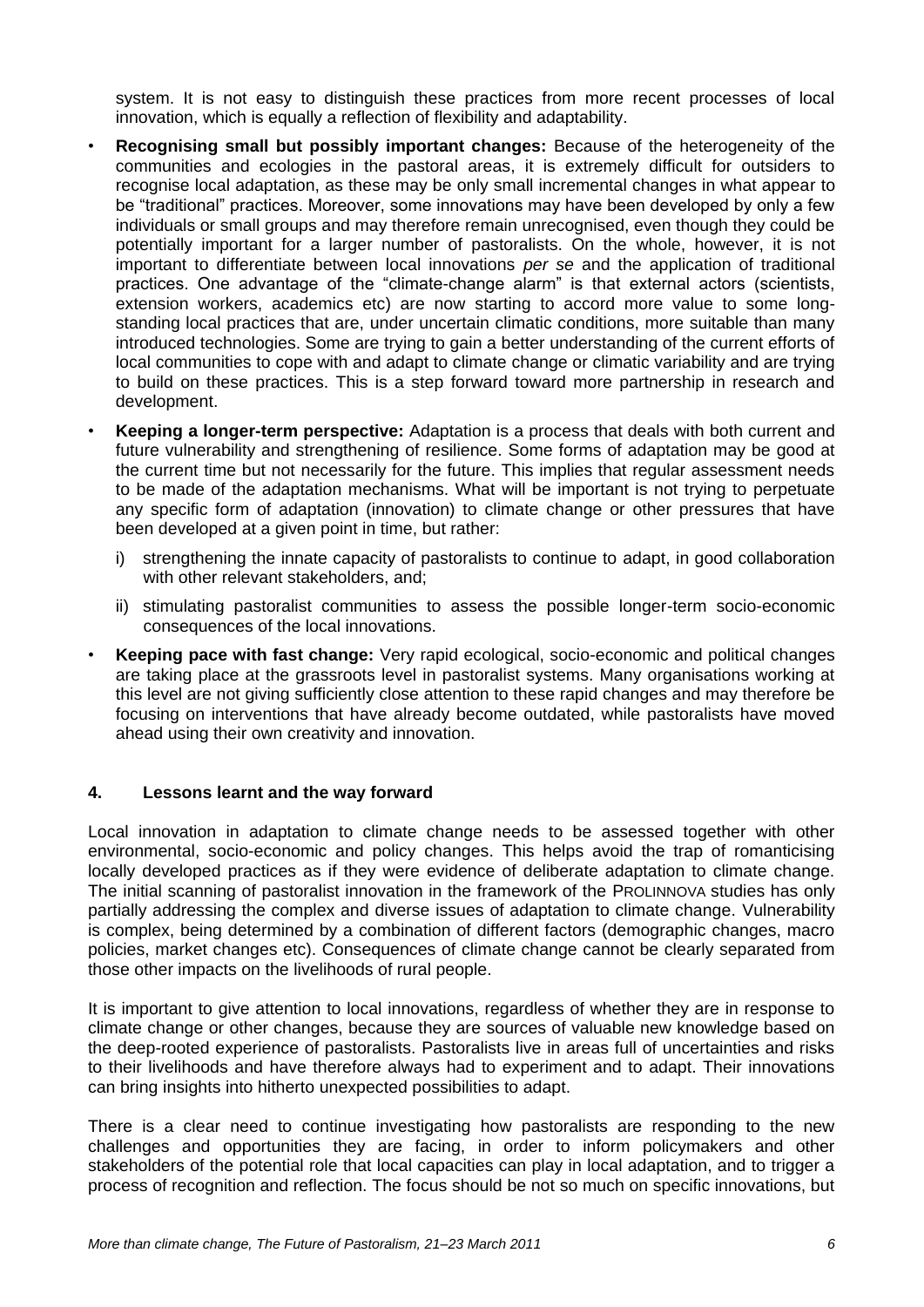rather on documenting local innovation as a process. To be sure, at the local level, pastoralists may be able to benefit from knowing what other pastoralists are doing, and then adapting the innovations and practices to their own situations. Disseminating information about pastoralist innovation could stimulate appropriate adaptation by others, as these examples raise their selfconfidence and motivation to adapt. Although documentation of innovations is not an end in itself, it does remain important as a symbol of the local capacity to react creatively to local problems and new prospects.

The current international attention to climate change attracts people in agricultural research and development to focus on this topic. In the case of pastoralists – and possibly in the case of other users of natural resources – the immediate pressures are so great that these deserve priority attention (to be sure, with attention also to the possible future impacts of climate change). It is important to put more efforts into recognising how pastoralists are responding to new pressures – as well as to opportunities, such as in marketing – and explore together with them how these innovations can be improved. In the process, all the stakeholders involved, and especially the pastoralists, will develop better linkages, partnerships and capacities to be able to address future challenges. Moreover, the results of such joint innovation processes, starting with local capacities and ideas, would have a higher likelihood of sustainability than would external interventions foreign to the pastoralists. Thus, recognising local innovativeness by pastoralists provides an entry point for a bottom-up approach to supporting adaptation to much more than only climate change.

#### **References**

- Bailey R. 2008. Another inconvenient truth: how biofuel policies are deepening poverty and accelerating climate change. *Oxfam Briefing Paper* 114. Oxford: Oxfam Great Britain. Accessed on 11 April 2010 at http://www.oxfam.org/sites/www.oxfam.org/files/bp114-inconvenient-truth-biofuels-0806.pdf
- Catley A & Yacob. 2011. Moving up or moving out? Commercialization, growth and destitution in 'highexport" pastoralist areas. Presentation at Future of Pastoralism in Africa Conference, 21–23 March 2011, Addis Ababa (http://www.future-agricultures.org/index.php? option=com\_docman &task=cat\_view &gid =1558&Itemid=965)
- Coppock DL, Desta S, Tezera S & Gebru G. 2009. An innovation system in the rangelands: using collective action to diversify livelihoods among settled pastoralists in Ethiopia. In: Waters-Bayer A, Wettasinha C, Njuki J, Sanginga P & Kaaria S (eds), *Innovation Africa: enriching farmer's livelihoods* (London: Earthscan), pp 104–119.
- Galaty JG & Johnson DL (eds). 1990. *The world of pastoralism.* New York: The Guilford Press
- Galaty JG, Aronson D, Salzman PC & Chounard A (eds). 1981 *The future of pastoral peoples*. Ottawa: International Development Research Centre (IDRC).
- Henson R. 2006. *The rough guide to climate change: the symptoms, the science and the solutions.*  London: Rough Guides Ltd.
- IPCC. 2007. *Climate change 2007 – impacts, adaptation and vulnerability: the Working Group II contribution to the Intergovernmental Panel on Climate Change Fourth Assessment Report.* Cambridge: Cambridge University Press.
- Kotschi J (ed.). 1986. *Towards control of desertification in African drylands: problems, experiences, guidelines.* Eschborn: Germany Agency for Technical Cooperation (GTZ).
- Magagi S, Adam T, Abdou DG & Haoua SS. 2010. Innovation locale et adaptations aux changements climatiques au Niger. Niamey: PROLINNOVA–Niger.
- McKee J. 2008. Deconstructing some myths about climate change adaptation and mitigation. In: Green Forum (ed.), *Climate change – a burning issue for Ethiopia: proceedings of the 2nd Green Forum Conference held in Addis Ababa, 31 October–2 November 2007* (Addis Ababa: Green Forum), pp111–135.
- Monod T (ed.). 1975. *Pastoralism in Africa.* London: International Africa Institute & Oxford University Press.